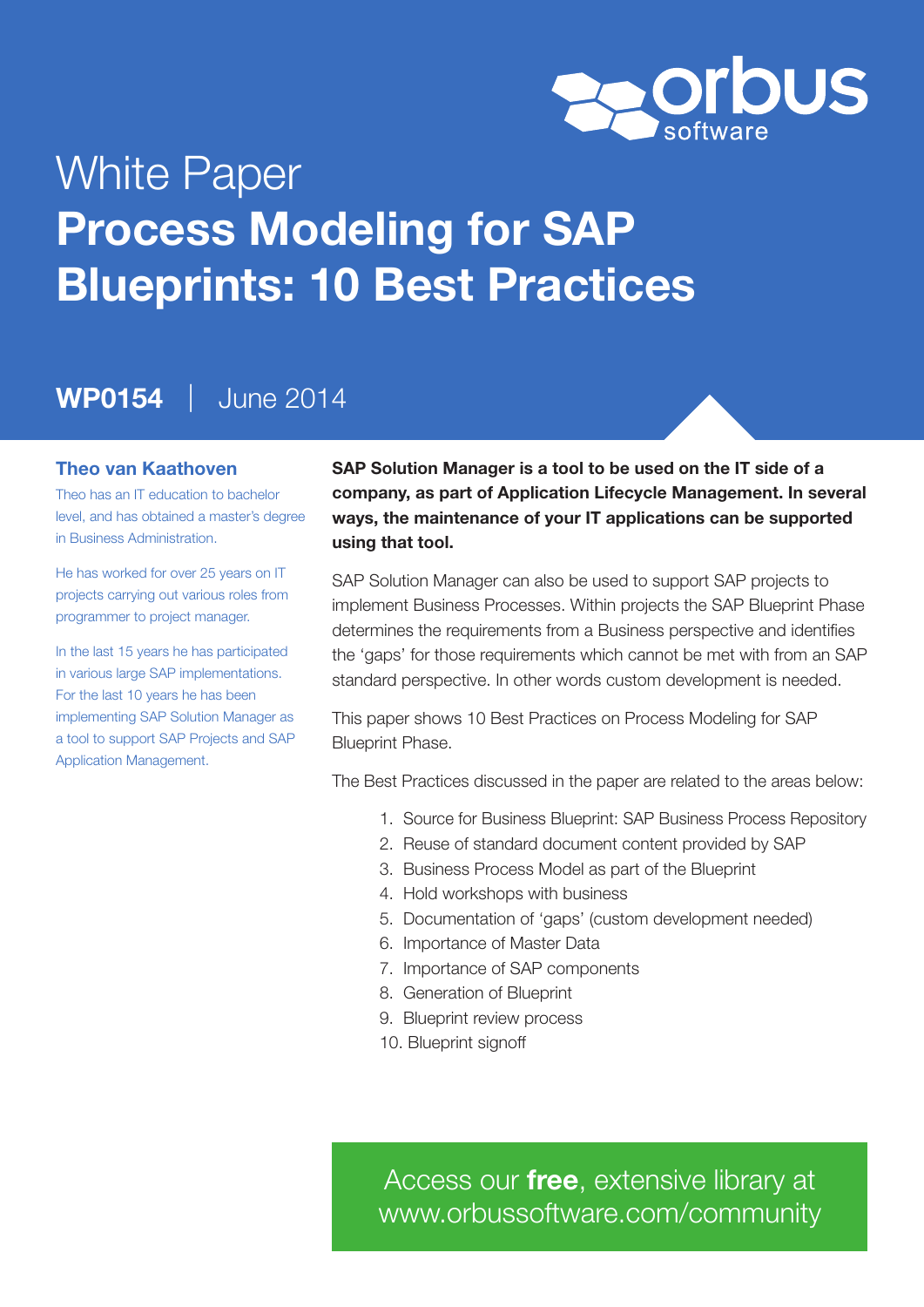### Best Practice #1: Source for Business Blueprint: SAP Business Process **Repository**

When a company decides to use SAP software, it decides to use a software package. This means standard software - the software is already there. This is important to know as SAP documented their software in the so-called **Business Process Repository.** 

When implementing SAP software there are two important reasons to copy documentation provided by SAP:

- Accelerates Business Blueprint creation.
- Makes sure you stay within the standard provided software initially.

For these reasons it is best practice to copy Business Process Structure provided by SAP. Below is an example of Business Process Structure copied from SAP's Business Process Repository.



Figure 1 - Business Process Structure

As you can see in the picture above, the Process Structure contains 3 levels.

# Best Practice #2: Reuse of standard document content provided by SAP

When making a copy of the documentation provided by SAP, you will initially only have one copy. But at least you're off to a flying start for the process definition for your own company. Even nowadays there are still many people who create a Business Blueprint from scratch instead of using available SAP data.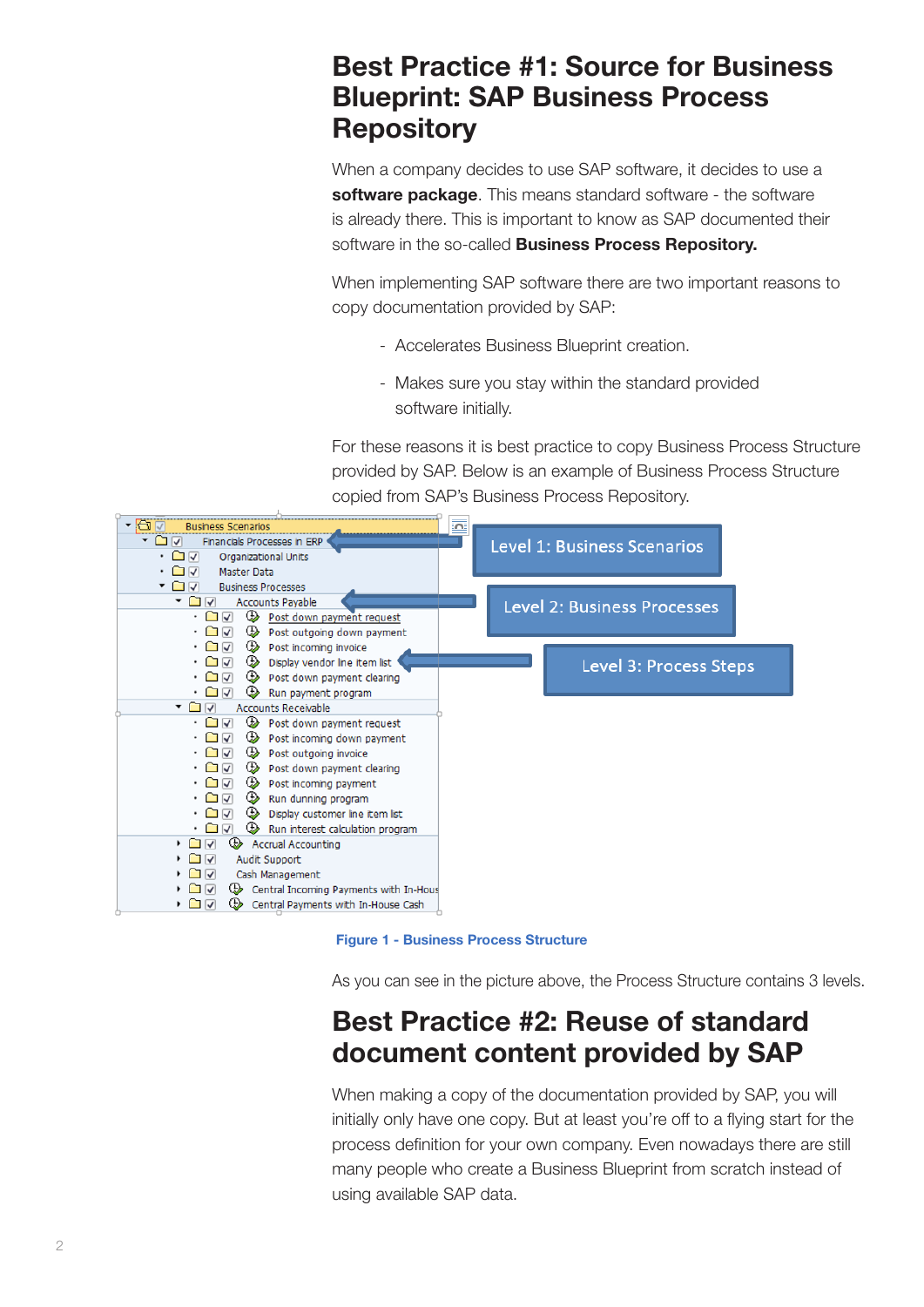In SAP Solution Manager you will find useful material for creating a Business Blueprint when using transaction SOLAR01 and looking in the Project Documentation tab. This material can typically be found on Business Process level. Below is an example.



|<br>| Structure / Gen. Documentation | Proj. Documentation | Administration | Transactions | Service Messages | Component View | End User Roles | Business Functions |  $\boxed{\circ 0}$ Mill Lines BUS  $\overline{D}$  -  $\overline{C}$  X  $\overline{C}$  Ac ◎ ▼ 同 ▼ □ 前 ▼ Page ▼ Safety ▼ Tools ▼ 図 ▼ 図  $\overline{a}$ **Accounts Payable** Purpose Accounts Payable manages the accounting data for all vendors. It is also an integral part of the purchasing system: Deliveries and invoices are managed according to vendors. The system automatically triggers postings in response to the operative transactions. In the same way, the system supplies the Cash Management application component with figures from invoices in order to optimize liquidity planning The payment program pays payables, it supports all standard payment methods (such as checks and transfers) in printed form as well as in electronic form (data medium exchange on disk and electronic data interchange). This program also covers country-specific payment methods. If necessary, dunning notices can be created for outstanding receivables (for example, to receive payment for a credit memo). The dun also supports this function. Postings in Accounts Payable are simultaneously recorded in the General Ledger where different G/L accounts are updated based on the tran involved (payables and down payments, for example). The system contains due date forecasts and other standard reports that you can use to help you monitor open items You can configure balance confirmations account statements, and other notifications to suit your correspondence requirements. There are balance lists journals, balance audit trails and other evaluations available for documenting transactions in Accounts Payable .<br>You can use this business process to post incoming invoices (on the vendor side) under consideration of down payments made, display the postings to the respective vendor accoun, and then post outgoing payments automatically.

Figure 2 - Project Documentation

# Best Practice #3: Business Process Model as part of the Blueprint

Many organizations use a separate tool to model graphical business process flows. Obviously, a business process flow is important information to be captured in a Business Blueprint. It shows the business process, and also the usage of SAP software within the process.

Also for that reason several business process modeling tools contain a software interface to synchronize business process flows with SAP Solution Manager. Initially the Process Structure comes from SAP Business Process Repository as shown in Best Practice #1. This same structure is then synchronized into a separate Business Process Modeling tool and enriched with the company's own process data (e.g. company specific usage of a process). Finally, the enriched data can be synchronized back into SAP Solution Manager so that the same information is stored in that tool as well.

Later in this paper we will cover the generation of a Business Blueprint using SAP Solution Manager. Having the business process flows in SAP Solution Manager is the first step in making it part of the Business Blueprint. The next and final step is covered in Best Practice #8 further down below where we discuss Blueprint document generation.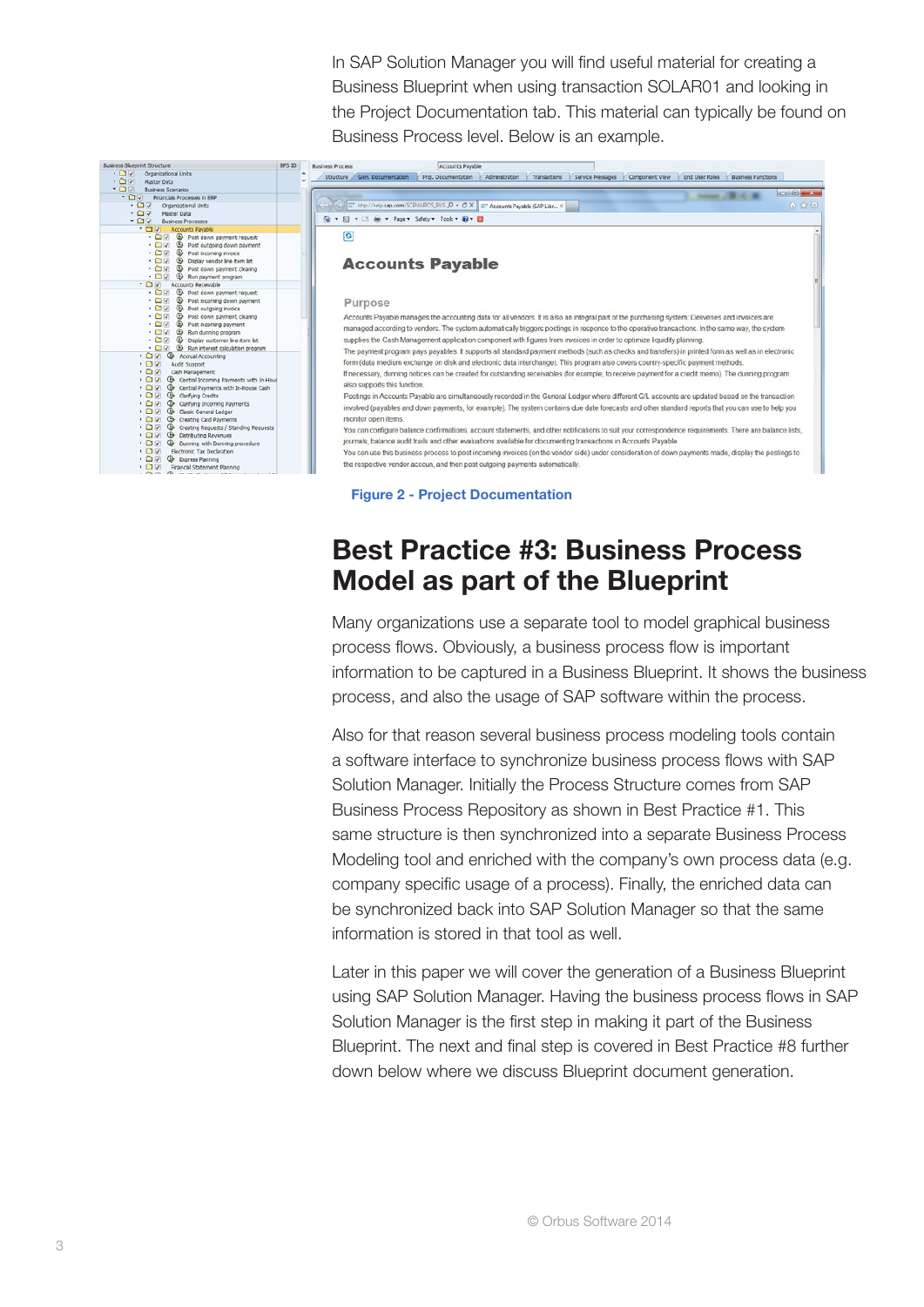#### Best Practice #4: Hold workshops with business

Workshops are often held to enable people in business and SAP consultants to assess overlap and differences between SAP software and business processes. SAP consultants show the functionality covered by SAP software. People in business provide feedback on the requirements from the business side.

The workshops look at improving the quality of the Business Blueprint which in the end should result in sign-off of the Business Blueprint by people in business.

As mentioned in the first two Best Practices - also to accelerate the Blueprint phase - it is important to copy SAP Business Process Structure and related documentation.

But the discussions with people in business should show to what extent SAP software can cover business requirements.

# Best Practice #5: Documentation of 'gaps' (custom development needed)

One very important element of the SAP Blueprint phase is assessment of 'gaps': where SAP software does not provide sufficient functionality. So this means that custom development is needed. SAP does not provide this functionality which is something that businesses need.

Within many companies the gaps are referred to as 'RICEF' which basically shows the types of gaps: Reports, Interfaces, Conversions, Enhancements and Forms.

Custom Development is normally a large part of the project work to be done as software needs to be created and tested from scratch. Listing these 'gaps' and integration in the Business Blueprint makes sure that the gaps are covered. Sign-off by people in business shows that the gaps really need to be addressed.

# Best Practice #6: Importance of Master Data

When implementing SAP software a number of activities are needed:

- Install hardware, Operating System, database
- Install SAP standard software
- **Customization:** setting parameters in such a way that SAP software works in accordance with business requirements
- **Custom developments:** to bridge the gaps as set out in previous Best Practice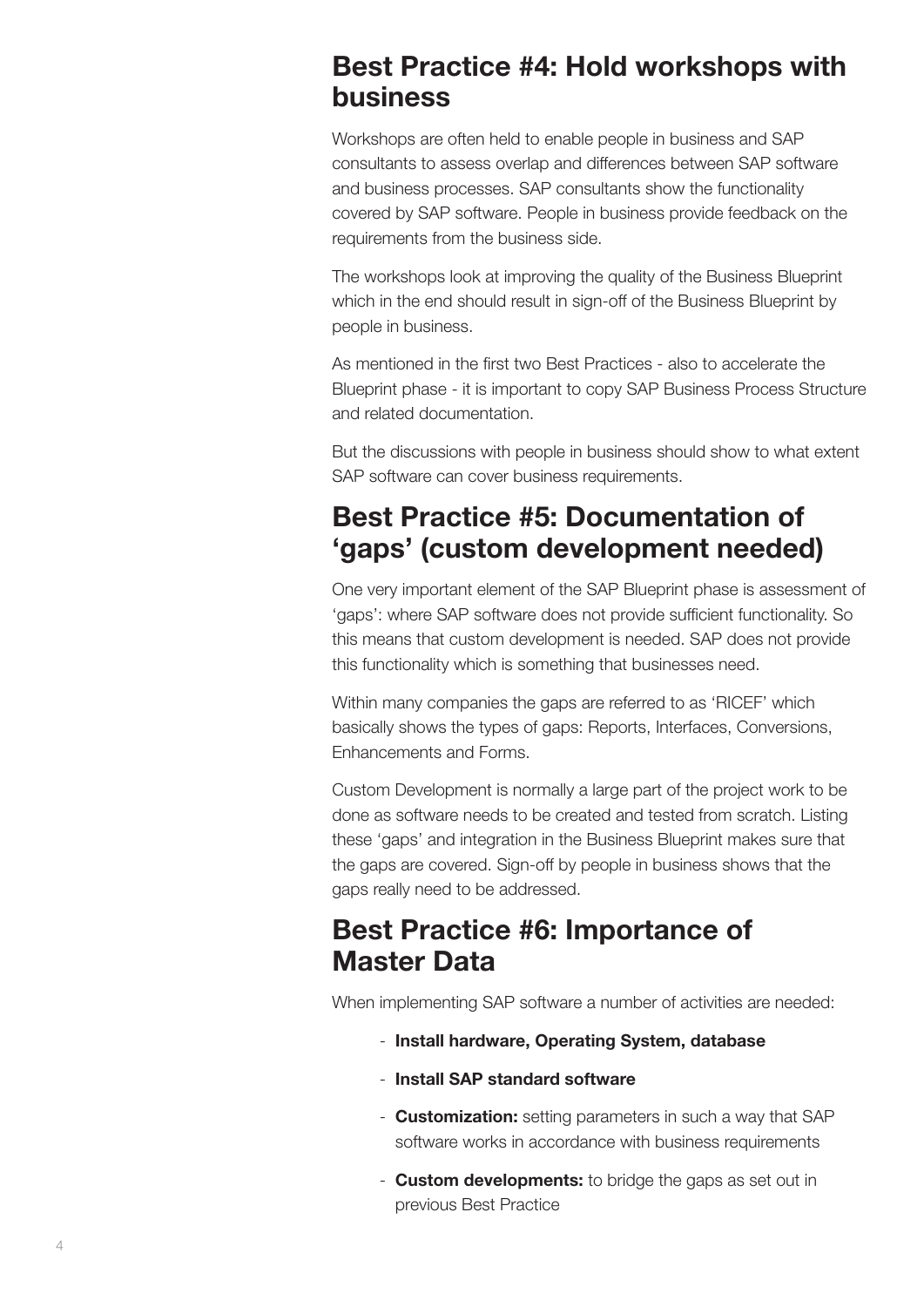However when the above activities have been executed an important part of the work still needs to be done: Master Data set-up.

In SAP Solution Manager separate Master Data nodes are provided in the process structure to define the Master Data applicable for a process. It is possible to document the required Master Data elements and attributes. See below screen shot.

| Configuration Structure                                                                                       | BPS ID |                               | <b>Structure Element</b>        | Master Data                  |
|---------------------------------------------------------------------------------------------------------------|--------|-------------------------------|---------------------------------|------------------------------|
| ۰□<br>Configuration<br>۰□<br>Organizational Units<br>ים י<br>Master Data<br>ר∩ ▼<br><b>Business Scenarios</b> |        | ∸<br>$\overline{\phantom{a}}$ | Gen. Documentation<br>Structure | Admi<br>Proj. Documentation  |
| ר∩ ▼<br>Financials Processes in ERP                                                                           |        |                               |                                 |                              |
| ۰□<br>Organizational Units                                                                                    |        |                               | Name                            | Person<br>Documentation Type |
| • ব<br>Master Data                                                                                            |        |                               |                                 |                              |
| ▾О<br><b>Business Processes</b>                                                                               |        |                               |                                 |                              |
| ▾О<br>Accounts Payable                                                                                        |        |                               |                                 |                              |
| <b>♦ Post down payment request</b><br>∙ ∩<br>Post outgoing down payment<br>Œ.<br>$\cdot$ $\Gamma$             |        | $1 - 1$                       |                                 |                              |



# Best Practice #7: Importance of SAP components

SAP Software is delivered in separate SAP Components. SAP ERP covers a lot of business functionality but separate components are there to extend or improve implementations where needed.

Some examples of SAP components:

- SAP CRM (Customer Relationship Management): more sophisticated support of CRM processes
- **SAP Portal:** software to run SAP functionality in a Web enabled environment
- SAP BI (Business Intelligence): supports central management of all reporting demands
- SAP PI (Process Integration): supports central management of all interfaces between SAP systems, and non-SAP systems

It is important to know which SAP Component is used to support a specific business process. Every SAP Component requires separate knowledge and is often covered by different experts. In case a specific change is needed in the software, the SAP Component shows which type of expert is needed to implement the change.

Below you find an example, where SAP ECC component 'enables' a process.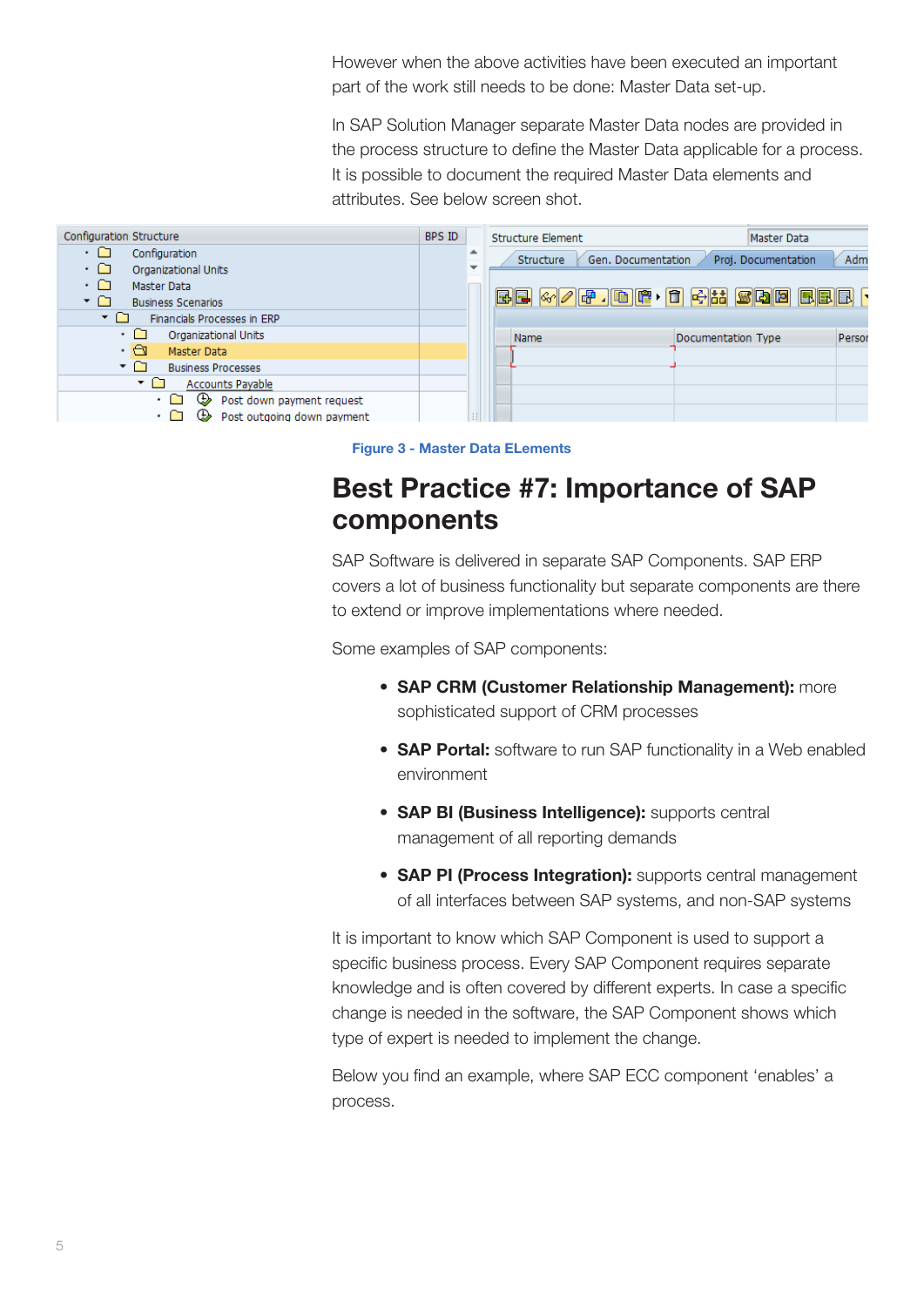| Configuration Structure                                          | BPS ID |                          | Process Step     |                    |                        |                         | Post down payment request |                  |
|------------------------------------------------------------------|--------|--------------------------|------------------|--------------------|------------------------|-------------------------|---------------------------|------------------|
| ۰ ت<br>Configuration<br>$\cdot$ a<br>Organizational Units        |        | $\overline{\phantom{a}}$ | <b>Structure</b> | Gen. Documentation |                        | Proj. Documentation     | Administration            | Transactions     |
| $\cdot$ $\Box$<br>Master Data<br>▾◻<br><b>Business Scenarios</b> |        |                          |                  |                    | $E$ e / Behise) een va |                         |                           |                  |
| י ⊏<br><b>Financials Processes in ERP</b>                        |        |                          |                  |                    |                        |                         |                           |                  |
| ۰ ت<br>Organizational Units                                      |        |                          | <b>Type</b>      | Logical Com Object |                        | In Scope Name           |                           | Standard         |
| ∙ ∩<br>Master Data                                               |        |                          | Transac v        | SAP ECC            | $F-47$                 | $\overline{\mathsf{v}}$ | Down Payment Request      | $\circledbullet$ |
| ▾◠<br><b>Business Processes</b><br>▾◻<br><b>Accounts Payable</b> |        |                          |                  |                    |                        |                         |                           |                  |
| $\cdot$ a<br><b>E</b> Post down payment request                  |        |                          |                  |                    |                        |                         |                           |                  |
| ⊕<br>Post outgoing down payment<br>. O                           |        |                          |                  |                    |                        |                         |                           |                  |
| ⊕<br>• ≏<br>Post incoming invoice                                |        |                          |                  |                    |                        |                         |                           |                  |
| ⊕<br>• ∩<br>Display vendor line item list                        |        |                          |                  |                    |                        |                         |                           |                  |
| ⊕<br>∙ ∩<br>Post down payment clearing                           |        |                          |                  |                    |                        |                         |                           |                  |
| ⊕<br>. L<br>Run payment program<br>$ \cap$<br>Accounts Bocokoble |        |                          |                  |                    |                        |                         |                           |                  |

Figure 4: SAP ECC Component

# Best Practice #8: Generation of Blueprint

The Best Practices described above all form an important part of the SAP Business Blueprint.

SAP Solution Manager provides functionality to generate a MS Word document using all of these parts. Based on a Template document all data is collected and stored in the generated document.

These generated documents can be used for Blueprint review and signoff as described in the next two Best Practices.

Below screen shots show the variety of filters and elements that can be selected before the Blueprint generation starts in SAP Solution Manager.

| मा                                                                                                                           |                                                                                                                                                                           |                                                                                                                                                          |
|------------------------------------------------------------------------------------------------------------------------------|---------------------------------------------------------------------------------------------------------------------------------------------------------------------------|----------------------------------------------------------------------------------------------------------------------------------------------------------|
| G Blueprint Document: Selection for Project ZTHEO                                                                            | E Blueprint Document: Selection for Project ZTHEO<br>$\overline{\mathbf{x}}$                                                                                              | G Blueprint Document: Selection for Project ZTHEO                                                                                                        |
| General Scope Display Options                                                                                                | General Scope<br><b>Display Options</b>                                                                                                                                   | General Scope Display Options                                                                                                                            |
| Graphic<br>Scenarios<br><b>Business Processes</b><br><b>Disband Shortcuts</b><br>Original in Project<br>Original in Solution | <b>Structure Elements</b><br>Only with Documents<br>骨<br>Logical Component<br><b>Team Member</b><br>$\frac{1}{\sqrt{2}}$<br><b>Status</b><br>Global Attribute<br>Keywords | <b>Structure Elements</b><br><b>V</b> Logical Component<br>Project Team Member<br>$\sqrt{}$ Status<br>Global Attribute<br>V Keywords<br>V End User Roles |
| Service Messages<br>Service Messages                                                                                         | Complete Structure Selected<br>Structure<br><b>Documents</b>                                                                                                              | $\sqrt{}$ Transactions<br><b>Documents</b>                                                                                                               |
| <b>Business Function Scope</b><br><b>Business Function Scope</b>                                                             | $\Rightarrow$<br>Documentation Type<br>$-1999$<br><b>Status</b><br>Person Responsible                                                                                     | Oocumentation Type<br>O Document Name<br>$\triangledown$ Status                                                                                          |
| <b>Download Directory</b><br>H1\$\DATA\SAP\SAP GUI O<br><b>Business Blueprint Document</b>                                   | Keywords<br>No Other Attributes Selected<br>Other Attributes                                                                                                              | Person Responsible<br>V Keywords<br><b>Dther Attributes Selected</b><br>Other Attributes                                                                 |
|                                                                                                                              |                                                                                                                                                                           | <b>Documents Used Several Times</b><br>V Insert Shortcut                                                                                                 |
|                                                                                                                              |                                                                                                                                                                           |                                                                                                                                                          |
| $\bigoplus$ $\bigoplus$ $\big]$ x                                                                                            | $\bigcirc$ $\Box$ $\times$                                                                                                                                                | $\bigcirc$ $\Box$ $\times$                                                                                                                               |

Figure 5: Filter and element selection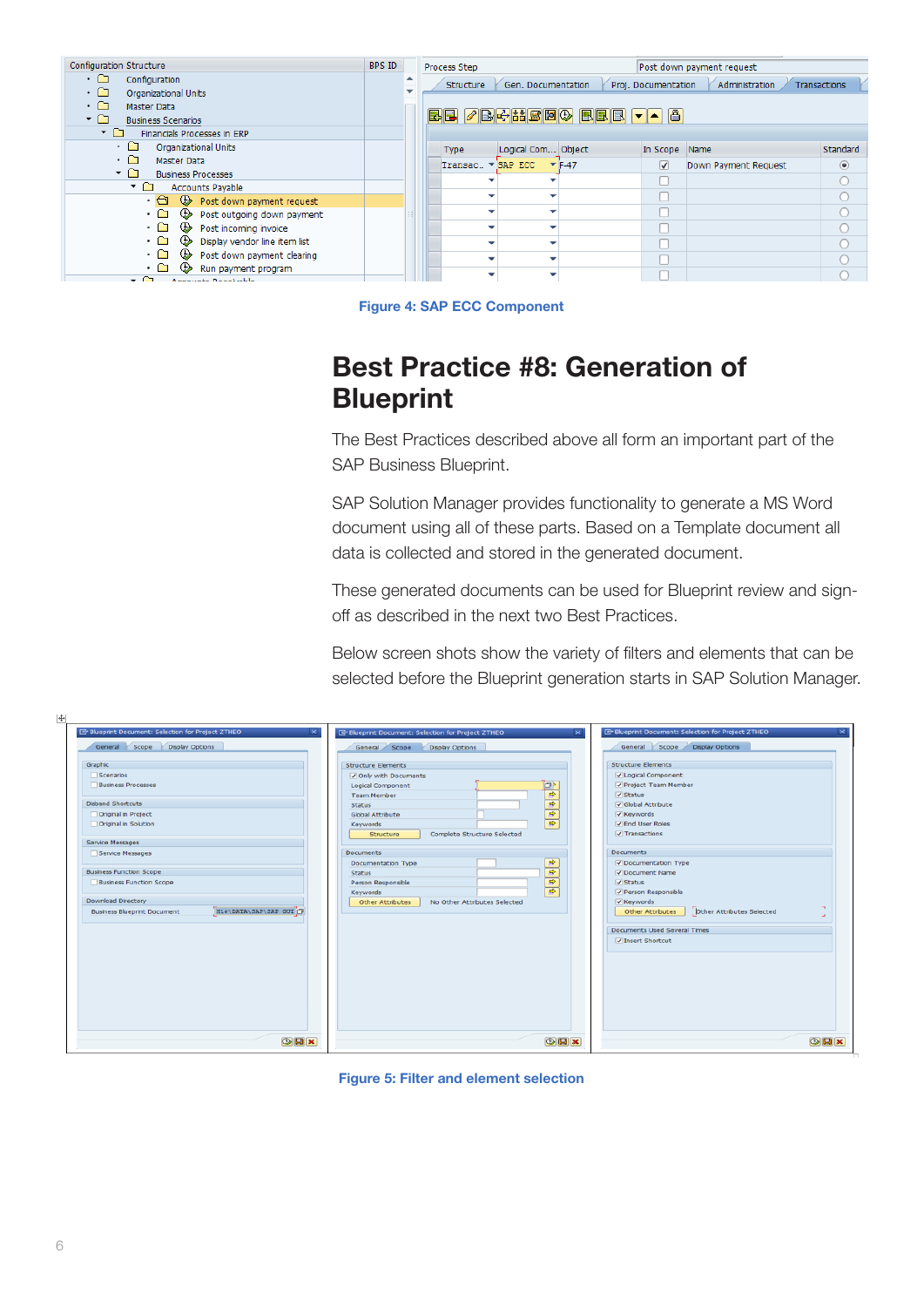#### Best Practice #9: Blueprint review process

Normally, a Blueprint needs to follow a formal review process. Different types of people need to review the contents to assure the Blueprint meets different types of criteria.

Some example criteria:

- Business fit: are business requirements met in a sufficient way
- Quality demands: have different quality aspects been met with?
- IT Operations fit: do the solutions provided fit with existing live – software?

As a result, reviews need to be covered in the sequence shown:

- 1. Peer review: a direct colleague with similar knowledge reviews the Blueprint, prior to below reviews
- 2. **Quality Assurance review:** Blueprint is checked on adherence with different types of quality criteria like: have standards been met with, are specific aspects covered sufficiently? (e.g. security, data consistency)
- 3. Business review: business representatives check the Blueprint on the capability of meeting business requirements in a complete and acceptable way.

As part of the review, comments are provided and changes need to be carried out where applicable. As soon as a review passes the criteria the next review takes place.

#### Best Practice #10: Blueprint signoff

As soon as all reviews have taken place and are agreed the final step is ready to be executed: sign-off. This is the formal closure of the Blueprint and (digital) signatures are required by a group of people appointed upfront.

The sign-off is a very important milestone as all software configuration and development will be based on the agreed Blueprint. Planning of all activities is based on Blueprint scope and contents.

All future change requests are subject to change control meaning every change will be assessed on necessity and priority. Impact on planning is estimated when change request is approved for implementation.